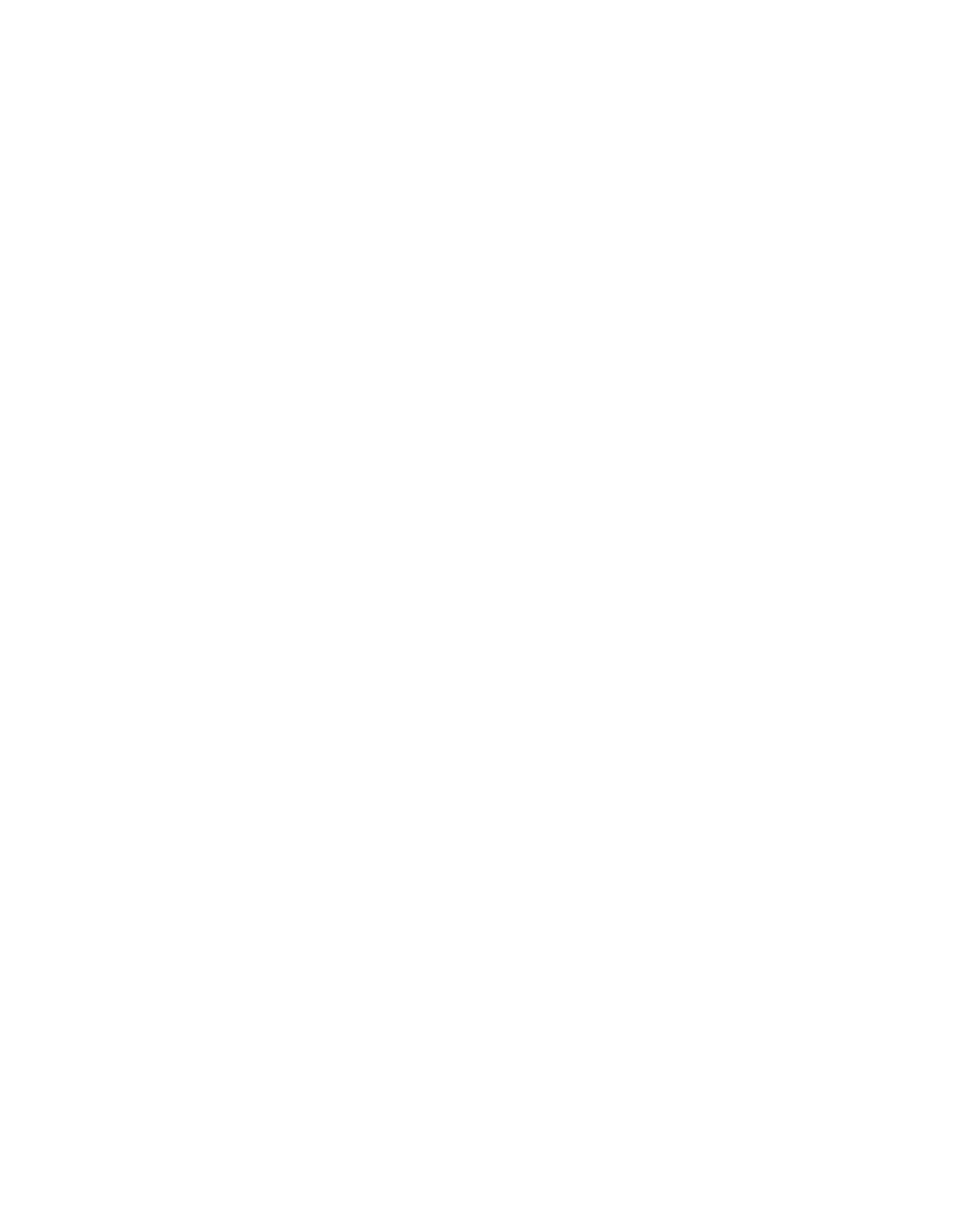# **CURRICULUM AND INSTRUCTIONAL MATERIALS**

### **DRAFT December 6, 2012**

### **CONTEXT**

### **Why this aspect of implementation matters and an overview of the main issues**

- The Common Core State Standards represent the *goals* of K-12 education in English language arts and literacy and mathematics. Curriculum is the *roadmap* administrators and teachers use to get there. The Common Core does not impose a single curriculum. Curriculum decisions are the responsibility of states, school districts and schools.
- Teachers need high quality and aligned curriculum as well as instructional materials—tools like lesson plans that support the day-to-day work of teachers in classrooms.
- To meet the expectations of the Common Core, students will have to grapple with more complex, information-rich texts across the curriculum. Many states and districts are struggling to find or create curriculum and instructional materials with such texts.
- Isolated exemplars of such curriculum and instructional resources do exist. However, it is a significant challenge and a burden for every teacher to construct a coherent, well-ordered curriculum based on these isolated exemplars. Teachers should have flexibility to make adaptations and refinements, but should not have to construct curriculum on their own.

 States are uniquely positioned to play a critical leadership role in getting these tools into the hands of teachers: by capitalizing on the "common" nature of the standards, they can concentrate their efforts on developing or encouraging the use of high quality materials. State leaders must decide what role they want to play in making this happen: options include developing and providing the tools directly, recommending or certifying existing tools, or sharing criteria by which administrators and teachers can judge the alignment of existing tools to the Common Core.

### **STAFF BACKGROUND**

- What is the state's role in curriculum and instructional resources? What is the district role?
- Who is responsible for curriculum adoption (e.g., state school board, local school boards, state education agency)?
- Does the state have protocols that guide textbook adoption? If so, what are they?
- Does state law currently direct the state education agency and local education agencies to purchase and utilize curriculum aligned to state standards?







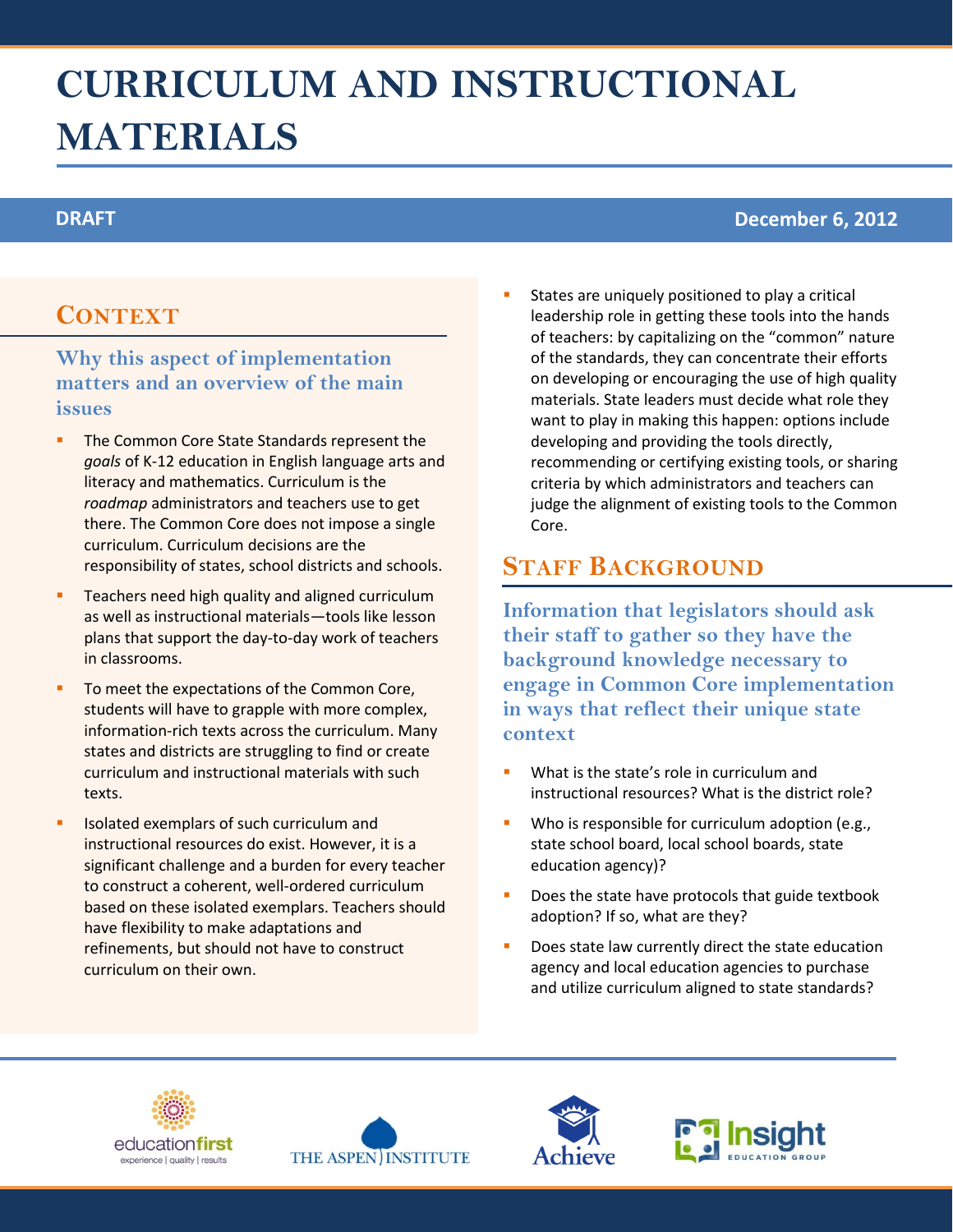- What feedback loops are in place to monitor teacher use of and satisfaction with Common Core aligned classroom materials and to strengthen state action in light of this feedback?
- Is the state coordinating with other states and/or helping districts work together to identify, test and/or share high-quality Common Core aligned curriculum and instructional materials?

**Questions legislators should ask of state education agency leaders and others with significant Common Core implementation roles to ensure all parts of the system are working together to support a successful transition**

- How well is the state meeting any statutory requirement it has to provide schools with access to materials that are high quality and aligned to the Common Core? If there is no such mandate, are we using any existing authority to help get high quality, aligned curriculum and instructional materials into the hands of teachers?
- What evidence does (or should) the state education agency use itself or provide to local districts to assess the alignment and quality of curricular resources and instructional materials across all grades and subjects? Is any evidence about existing resources currently available?
- How do we know whether teachers have access to Common Core aligned materials, including the availability of appropriately complex texts?
- What is the state doing to identify and remove materials that are *not* aligned with Common Core expectations?
- Do we have a statewide textbook adoption protocol? If so, what criteria are in place to help ensure that any purchased curriculum materials and instructional resources are aligned to the Common Core? Does the state need to issue waivers or extend timelines to allow enough time to find high quality, aligned materials?
- Are teachers able to use open education resources (OERs) that are aligned with Common Core?

### **AUTHORIZATION AND APPROPRIATION**

**Questions legislators should ask state officials leading Common Core implementation—including their legislative peers—about the role of state statute and funding in setting the foundation for a successful transition** 

- How are we using existing statutory authority related to curriculum and instructional materials to focus state efforts on promoting access to high quality, aligned materials for all teachers? Are there activities or programs we should discontinue or realign to better focus our efforts?
- How are new Common Core aligned materials being procured? If through vendors, does the state have recourse if promised materials do not meet the state's expectations? Are we actively seeking opportunities to procure high quality materials from or with other states, and encouraging local school districts to procure such materials as a group to secure the best available resources and to achieve economies of scale?
- Are new collections of informational texts needed to meet the expectations of the Common Core? If so, what existing funds are available for that purpose?
- **Are online and open education resources (OERs)** being used? Are they encouraged? Can cost-savings be achieved?
- How are we using existing state and federal dollars related to curriculum and instruction to focus available resources on promoting access to high quality, aligned materials for all teachers? Are there funding streams we should discontinue or realign to focus our resources on promoting access to Common Core aligned materials?
- Are textbook or curriculum funds appropriated with a time-limited window to purchase materials? If so, are waivers or extensions an option if Common Core aligned materials are not available?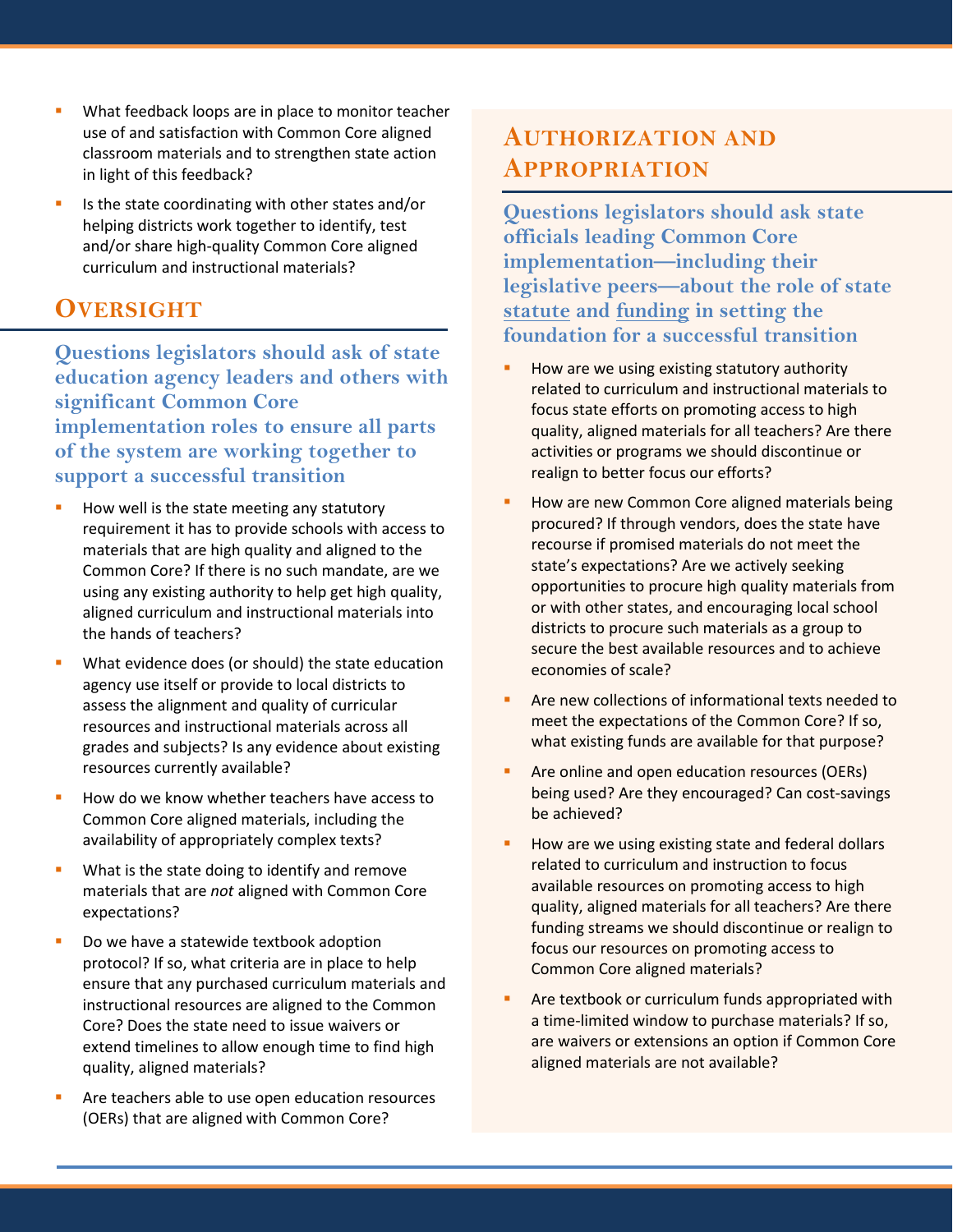# **ASSESSMENT**

### **CONTEXT**

#### **Why this aspect of implementation matters and an overview of the main issues**

- In 2014-2015, assessments built to measure student mastery of the Common Core will be available for all states to choose to adopt. These tests are intended to replace current state tests in reading, writing and mathematics in grades 3-11, and will provide cross-state, comparable data on student readiness for college and career.
- Forty-five states working together in two different consortia are building these innovative, computer-based assessments. Your state is likely a member of one or both consortia (Partnership for Assessment of Readiness for College and Careers or Smarter Balanced Assessment Consortium).
- These tests will emphasize the skills and academic content necessary to be ready for college and career by the end of high school. For example in literacy, students will read complex texts and construct written arguments using the specifics of the text. In mathematics, students will apply their knowledge to solve in extended problems that require strategic thinking. Sample test questions can be found at parcconline.org and smarterbalanced.org.
- The level of rigor on these tests is likely to be closer to the level of rigor required by the National Assessment for Educational Progress (NAEP) than your current state assessments. Because, like NAEP, the new assessments test higher order knowledge and skills and more rigorous content, initial scores are likely to be lower than on most current state tests.
- These tests will allow us to describe student readiness for success in college and career, and provide information throughout students' K-12 careers that can be used over time to significantly decrease remediation rates, increase college access and achievement, and better prepare young people for high-wage jobs in a global economy.
- The high school tests are being designed in partnership with postsecondary faculty to signal whether students are ready to be placed in first year, credit bearing college courses or whether they require remediation. Most states do not currently have such a direct link between what

students are expected to know and be able to do in high school and what they need to know and be able to do to succeed in the first year of college. This alignment could reduce the number of tests students need to take for college placement and provide a clear message to them about the value of their high school work.

### **STAFF BACKGROUND**

**Information that legislators should ask their staff to gather so they have the background knowledge necessary to engage in Common Core implementation in ways that reflect their unique state context**

- When are current state tests administered to K-12 students? When and how are results published?
- **What do the current state tests look like? What kind of** items do they include (e.g., multiple choice, short answer, extended writing or problem solving)?
- Do we administer any computer-based assessments now?
- What is the current per-pupil cost per test in English language arts and mathematics?
- Does state statute mandate that state assessments be aligned to the state's standards?
- When does our current testing contract expire?
- How are current assessments used to make decisions about school accountability, teacher evaluation and stakes for students?
- Do we have high school exams with high stakes for students? If so, what are they?
- **What are our most recent results on the National** Assessment of Educational Progress?
- What are our most recent results on state assessments?
- Do postsecondary institutions currently use scores on our existing state assessments as an indicator of students' readiness for first year credit bearing college courses?
- What are our remediation rates in two-and four-year public postsecondary institutions?









### **DRAFT December 6, 2012**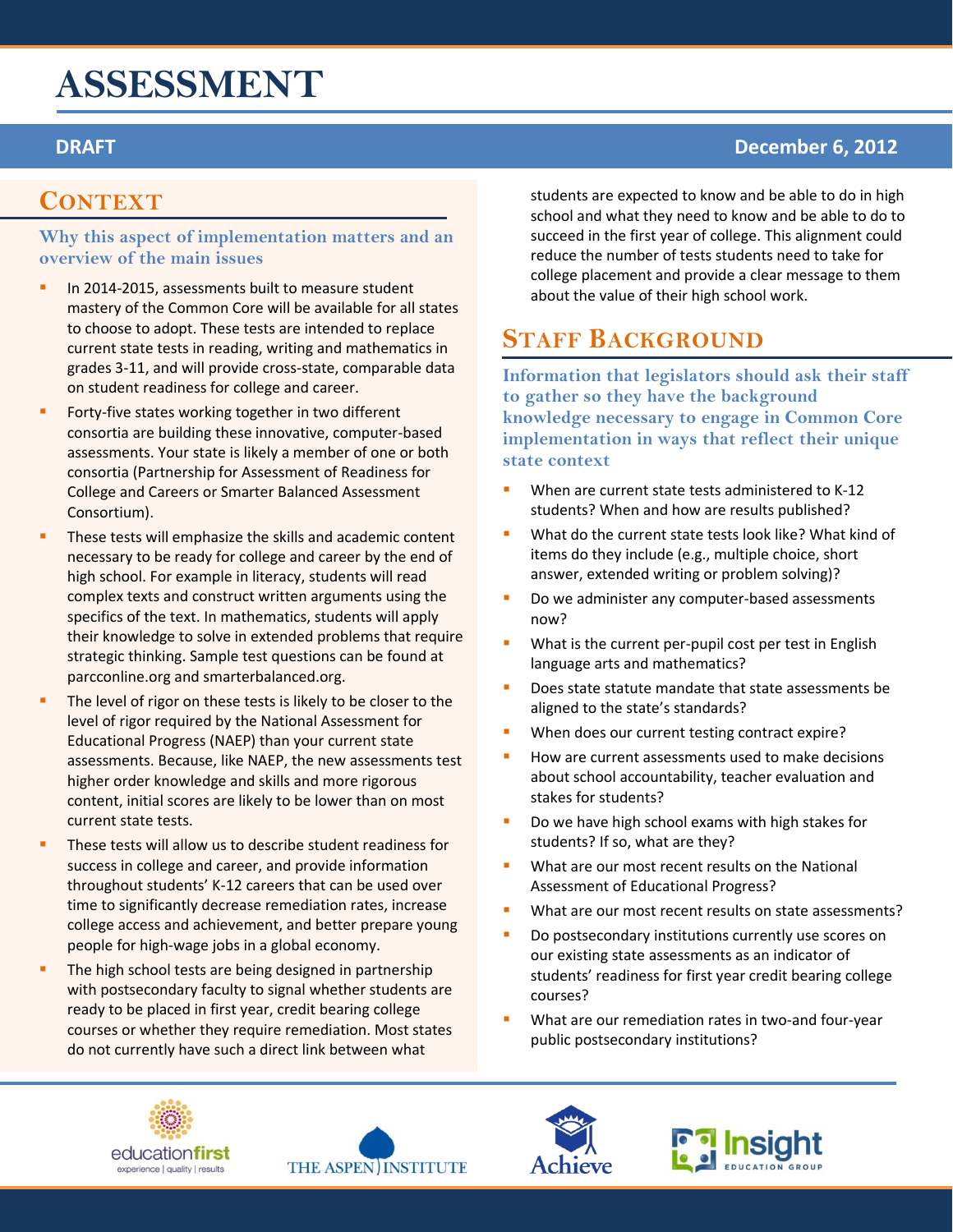**Questions legislators should ask of state education agency leaders and others with significant Common Core implementation roles to ensure all parts of the system are working together to support a successful transition**

#### *Assessment Background*

- Which assessment consortium are we a member of?
- If we are members of both consortia, what is our plan for choosing which assessments we'll use?

#### *Implementation Logistics*

- Does the state have a plan for administering computerbased assessments in the 2014-15 school year statewide?
- What modifications, if any, are needed to any existing contract the state has to administer tests to accommodate the new Common Core aligned assessments?
- What is the state doing to help all of our districts have access to computer infrastructure bandwidth and training to improve instruction and to administer computer-based assessments?
- Has the state encouraged local districts to complete the "technology readiness audit" and use the results to shape local technology plans? What proportion of schools is ready to implement computer-based tests in the 2014-15 school year? What is needed to support schools that are not ready?
- How much time will districts need to spend administering these new assessments? What data will teachers and parents get back?
- Will the new assessments be used for high school graduation requirements or exit exams for course credit?
- If applicable, how is our Elementary and Secondary Education Act-Flex plan affected by adopting new assessments? How is our state accountability program affected? What changes do we need to either/both?
- How and when will results from the Common Core aligned assessments be factored into teacher and principal evaluation systems?

#### *Relationship to College and Career Readiness*

- What information will these new tests provide and how will it differ from our existing assessments? Are there plans to report information on students as they progress through elementary and high school to indicate whether they are on track to be ready for college and career?
- How do we expect results on these new tests to compare to our National Assessment of Educational Progress scores?
- Will postsecondary institutions be expected to use scores on these new assessments as an indicator of student readiness for first year credit bearing college courses?
- What is the relationship between the Common Core assessments, our existing assessments, and ACT/SAT?
- If applicable, how are we transitioning existing high stakes high school assessments as we move toward adoption of Common Core aligned tests?

### **AUTHORIZATION**

**Questions legislators should ask state officials leading Common Core implementation—including their legislative peers—about the role of state statute in setting the foundation for a successful transition**

- Who has the authority in the state to adopt and implement the consortium-developed assessments?
- **If the state statute governing standards and assessments** mandates a particular assessment, when will the statute need to be revised to adopt the consortium-developed assessments?
- What other relevant statutes–such as those governing teacher/leader evaluation, high school graduation requirements and school accountability–need to be modified?

### **APPROPRIATION**

**Questions legislators should ask state officials leading Common Core implementation—including their legislative peers—about the role of state funding in setting the foundation for a successful transition**

- How are we using existing state and federal dollars related to assessments and technology to focus resources on getting ready for the 2014-15 administration of Common Core aligned tests and using technology to improve instruction in our classrooms? Are there funding streams we should discontinue or realign to focus our efforts?
- How much will administration of these tests cost? Will it cost more or less than what we spend now?
- Are technology acquisition plans in other areas (e.g., instruction, data systems, interventions) currently in place to prepare for the new assessments in 2014-2015? How are our e-rate and other grants being used to prepare for the technology demands required by these tests?
- What are the costs for updating technology connectivity, ensuring access to computers/devices and training to administer online tests and improve instruction?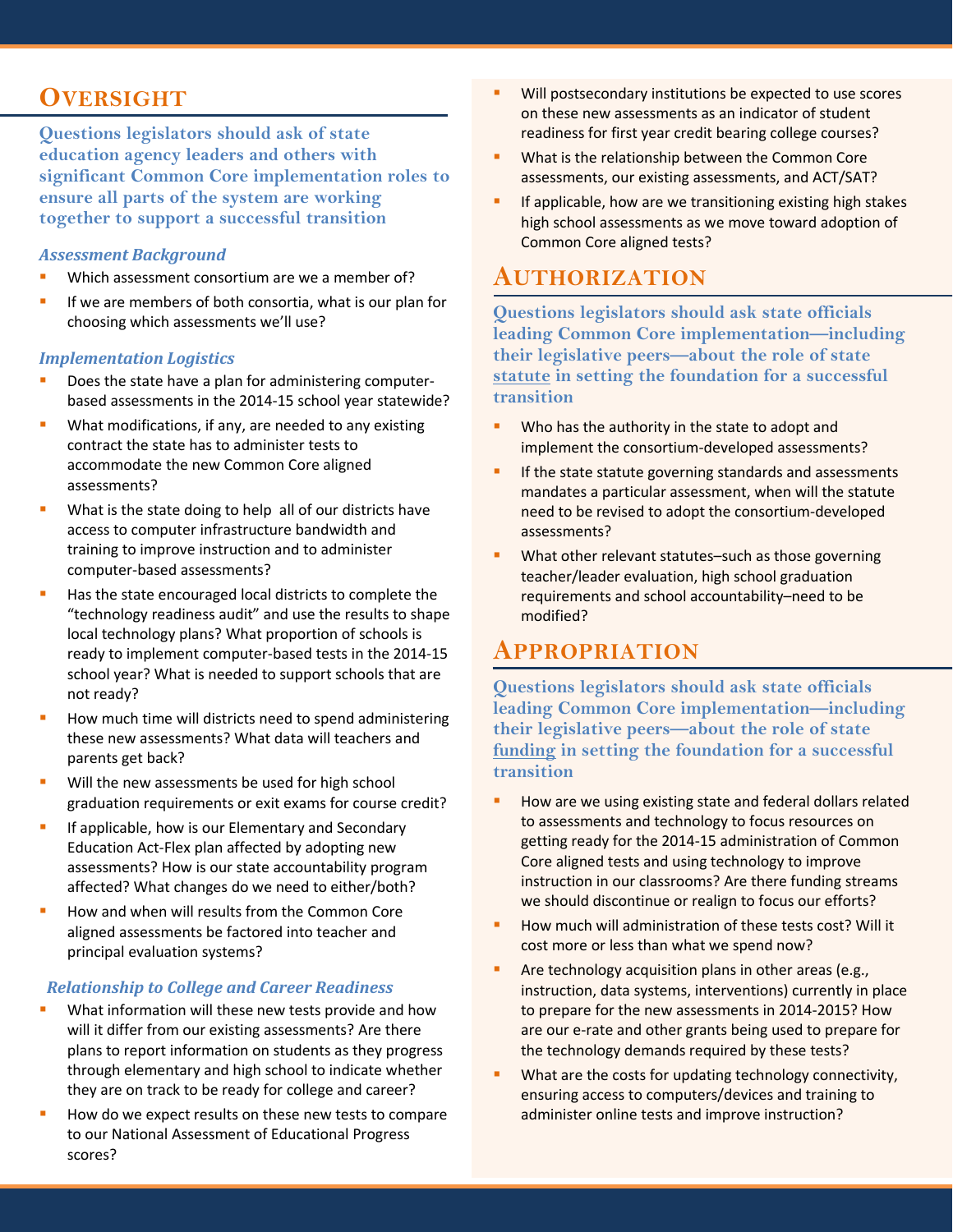# **TEACHER PROFESSIONAL LEARNING**

#### **DRAFT December 6, 2012**

## **CONTEXT**

**Why this aspect of implementation matters and an overview of the main issues**

- The most critical factor in successful implementation of the Common Core is the ability of K-12 teachers to bring the standards to life in their classrooms every day.
- The Common Core requires significant shifts in instruction in English language arts and literacy and mathematics, and much greater focus on students' ability to analyze text, solve complex problems and marshal evidence to support their arguments. The standards also call for teaching fewer topics in much more depth.
- Most teachers will need to learn new instructional practices and sharpen their knowledge in the areas the Common Core emphasizes. Principals and district staff will need to provide teachers with training, time to absorb and practice their new skills, opportunities to collaborate with their peers and engagement with experts to get ongoing feedback and guidance.
- Teachers will need high quality professional learning to understand and enact the standards, including:
	- $\Rightarrow$  Depth of content knowledge in each subject as required by the Common Core
	- $\Rightarrow$  In English language arts and literacy, an increased emphasis and balance among informational texts and fiction and communicating based on the texts
	- $\Rightarrow$  In mathematics, greater depth, rigor of content in fewer topics, and a focus on specific mathematical skills like reasoning and proof
	- $\Rightarrow$  Aligning existing curricular materials to the Common Core and/or developing new Common Core aligned curricular materials
- $\Rightarrow$  Using classroom time differently to cover fewer topics and teach them with more depth and different approaches to meet the needs of all students at different levels
- $\Rightarrow$  Using teaching planning time differently to collaborate with other teachers and leaders and co-plan for Common Core aligned instruction

## **STAFF BACKGROUND**

- Does the state have professional learning standards for teachers? What are they, and who in your state has authority to adopt them?
- How do we know if the professional learning teachers experience meet or exceed these standards? How do we know teachers are learning what they need to learn?
- What organizations in the state are involved in delivering professional learning to teachers (e.g., regional service centers, state education agency, universities, for-profit organizations, not-for-profit organizations, school boards, local education agencies, legislature), and what are their roles?
- How much funding is currently allocated toward professional learning and what are the sources of it? How is time allocated for professional learning? What flexibility is offered to school systems to meet local needs and to collaborate with other districts? What are significant expenditures associated with professional learning?







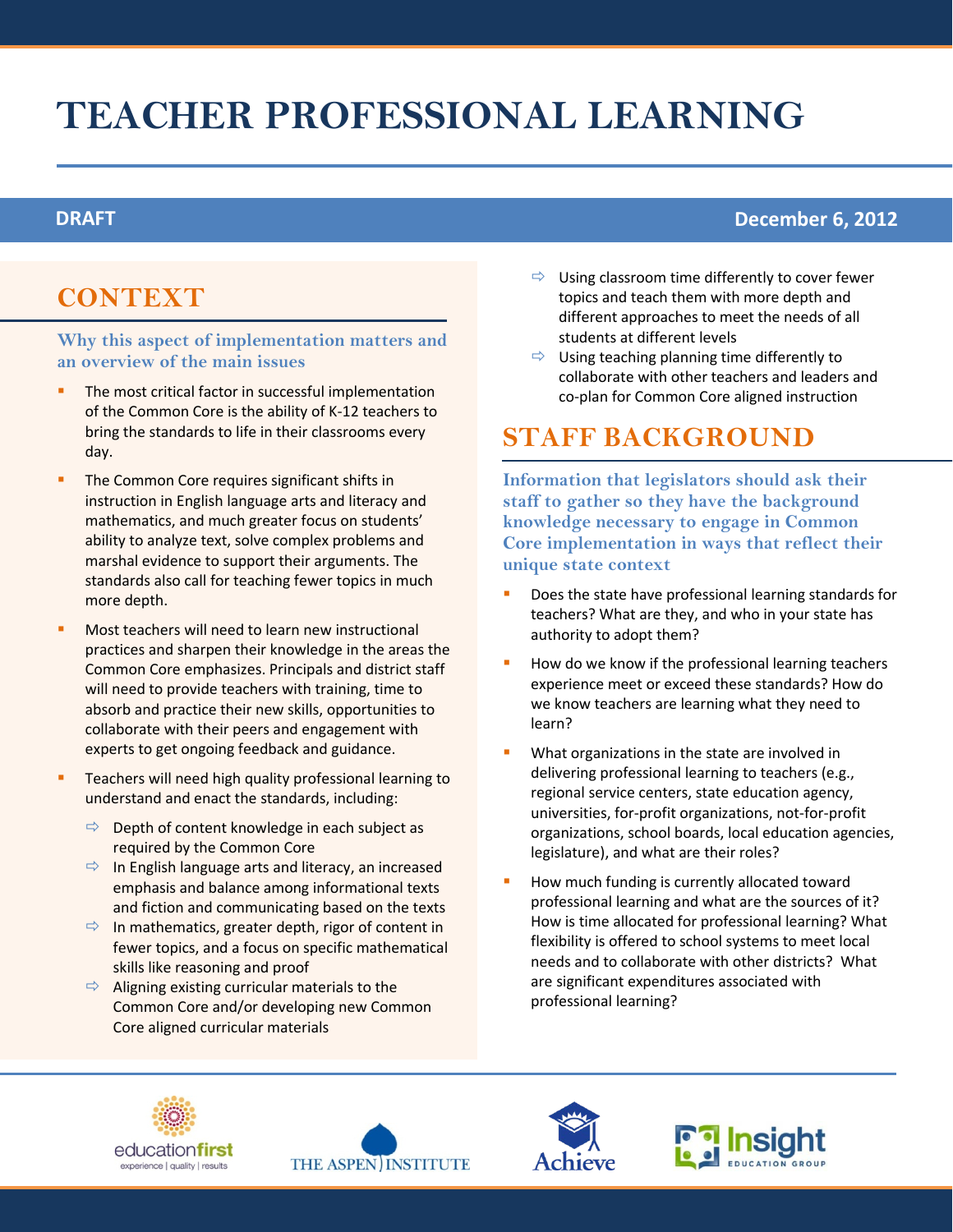**Questions legislators should ask of state education agency leaders and others with significant Common Core implementation roles to ensure all parts of the system are working together to support a successful transition**

 How are we using existing authority related to teacher professional learning to focus our efforts on supporting teachers to gain the knowledge and skills they need to implement the Common Core in their classrooms? Are there professional learning activities or programs we should discontinue or realign to focus our efforts?

#### *Prioritization and Monitoring*

- Who is primarily responsible for providing high-quality, Common Core-aligned professional learning to teachers?
	- $\Rightarrow$  If the state, how does it provide it at sufficient scale, intensity and sustainability?
	- $\Rightarrow$  If districts or regional offices, how does the state promote quality?
	- $\Rightarrow$  If schools or teachers, what data, tools and resources are available to support effective decision-making?
	- $\Rightarrow$  For any of the above, who is monitoring the implementation, how is impact measured and how will this information be used to improve future teacher professional learning efforts?
- Are there plans beyond initial orientation sessions on the Common Core?
- Is professional learning focused on helping teachers understand and apply curriculum and instructional resources that are aligned to the Common Core?
- **Will teachers be asked to demonstrate knowledge of** and ability to implement the Common Core after engaging in professional learning?

#### *Capacity*

- How will the state support districts that do not have the capacity to implement high quality Common Core aligned professional learning for teachers?
- Are we assessing what teachers need most to implement the Common Core successfully and using that information to develop plans for teacher professional learning at the state and local levels?
- How will technology be used to implement, enhance and extend the reach of cost-effective, Common Corealigned professional learning?

#### *Alignment and Accountability*

- How are the providers of teacher professional learning being held accountable for quality and effectiveness?
- How will the state report on the impact of its investment in Common Core aligned professional learning for teachers?
- How are we connecting the instructional shifts teachers need to make to implement the Common Core to the criteria used to evaluate teachers? Is the state helping to coordinate professional learning plans for Common Core with professional learning priorities identified through the teacher evaluation system?

## **AUTHORIZATION AND APPROPRIATION**

**Questions legislators should ask state officials leading Common Core implementation including their legislative peers—about the role of state statute and funding in setting the foundation for a successful transition.**

- How are we using existing authority related to teacher professional learning to help all teachers get the knowledge and skills they need to implement the Common Core successfully? Are there professional learning activities or programs we should discontinue or realign to focus our efforts?
- How are we using existing state and federal (e.g., Title I, Title II of the Elementary and Secondary Education Act) dollars to focus available resources on supporting teacher professional learning around the Common Core at the state and local levels? Are there funding streams we should discontinue or realign to better focus our resources?
- What are the resources needed to support the state's plan for providing teachers with Common Core aligned professional learning?
- Can districts "blend" state and federal funding sources to support local teacher professional learning needs around the Common Core?
- Is the state directing Common Core aligned professional learning resources to rural, small and/or less affluent districts? If so, how?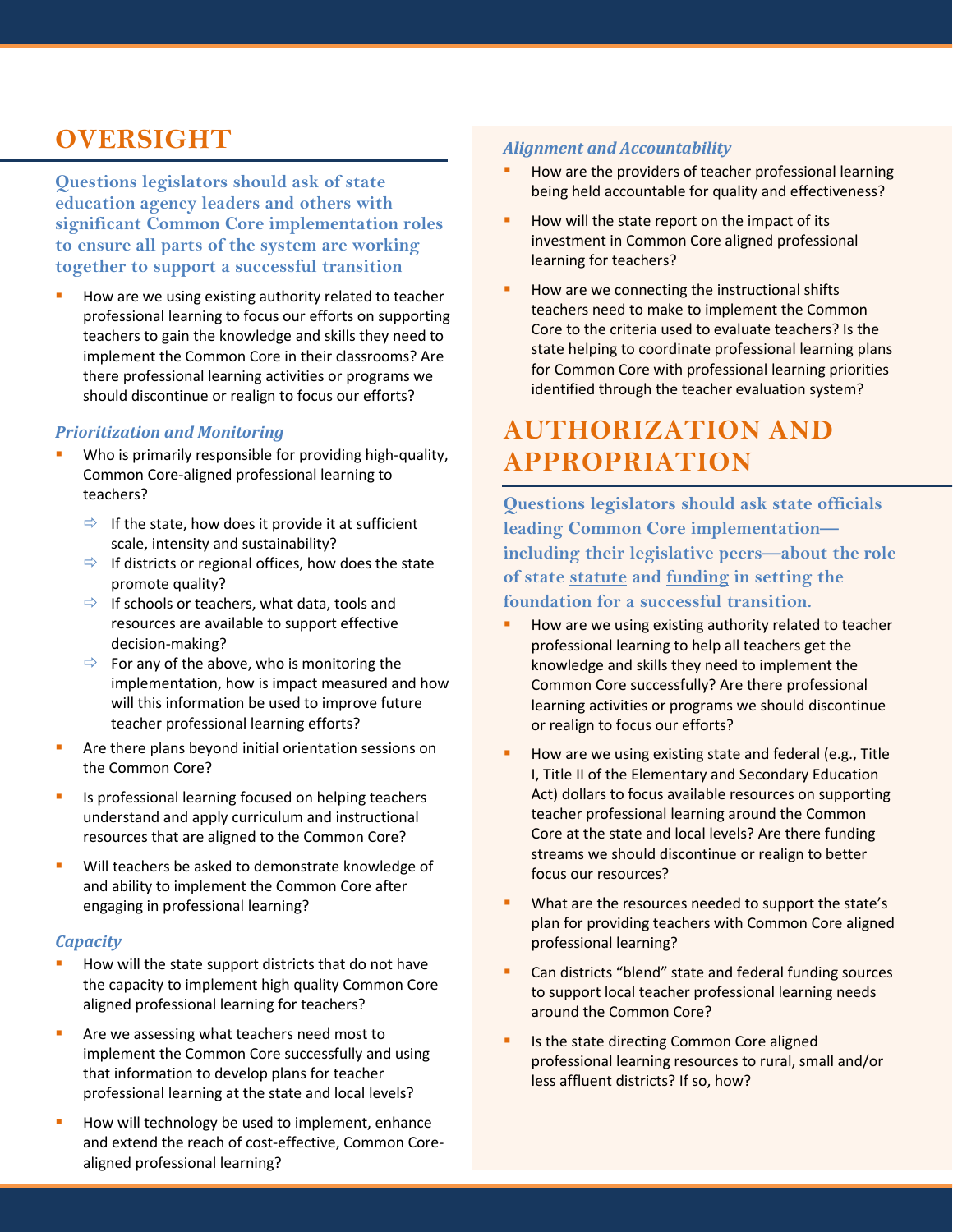# **TEACHER PREPARATION**

### **DRAFT December 6, 2012**

### **CONTEXT**

### **Why this aspect of implementation matters and an overview of the main issues**

- The most critical factor in successful implementation of the Common Core is the ability of K-12 teachers including those entering the profession—to bring the standards to life in their classrooms every day. The standards represent a significant shift in the way teachers must teach, as the level or rigor and scope of the standards are different from current state standards.
- Teacher preparation providers—both traditional degree programs and alternative pathway providers—need to prepare new teachers to teach the Common Core when they enter the classroom. As a result, the state's accreditation standards for teacher preparation programs and related policies need to emphasize the Common Core and the instructional shifts teachers will need to make to implement them.

## **STAFF BACKGROUND**

- Where do our state's teachers get trained and certified?
	- $\Rightarrow$  through which public institutions
	- $\Rightarrow$  through which alternate routes
	- $\Rightarrow$  from out of state
	- $\Rightarrow$  through which private institutions
- **What data does the state have on how well teacher** preparation providers are preparing educators to teach?
- What exams do teachers have to pass to become certified or licensed? What are passing rates? What do the exams currently measure?
- **What are the ways we currently can influence** *teacher preparation providers*—both traditional and alternative (e.g., program approval or accreditation)? Who is responsible for coordinating efforts among teacher preparation providers to promote alignment to state standards (e.g., state education agency, higher education coordinating board, teacher licensing commission)?
- What are the current ways in which the state has to influence what is required of *individual teachers* (e.g., certification and licensure exams)? Who has authority over them?







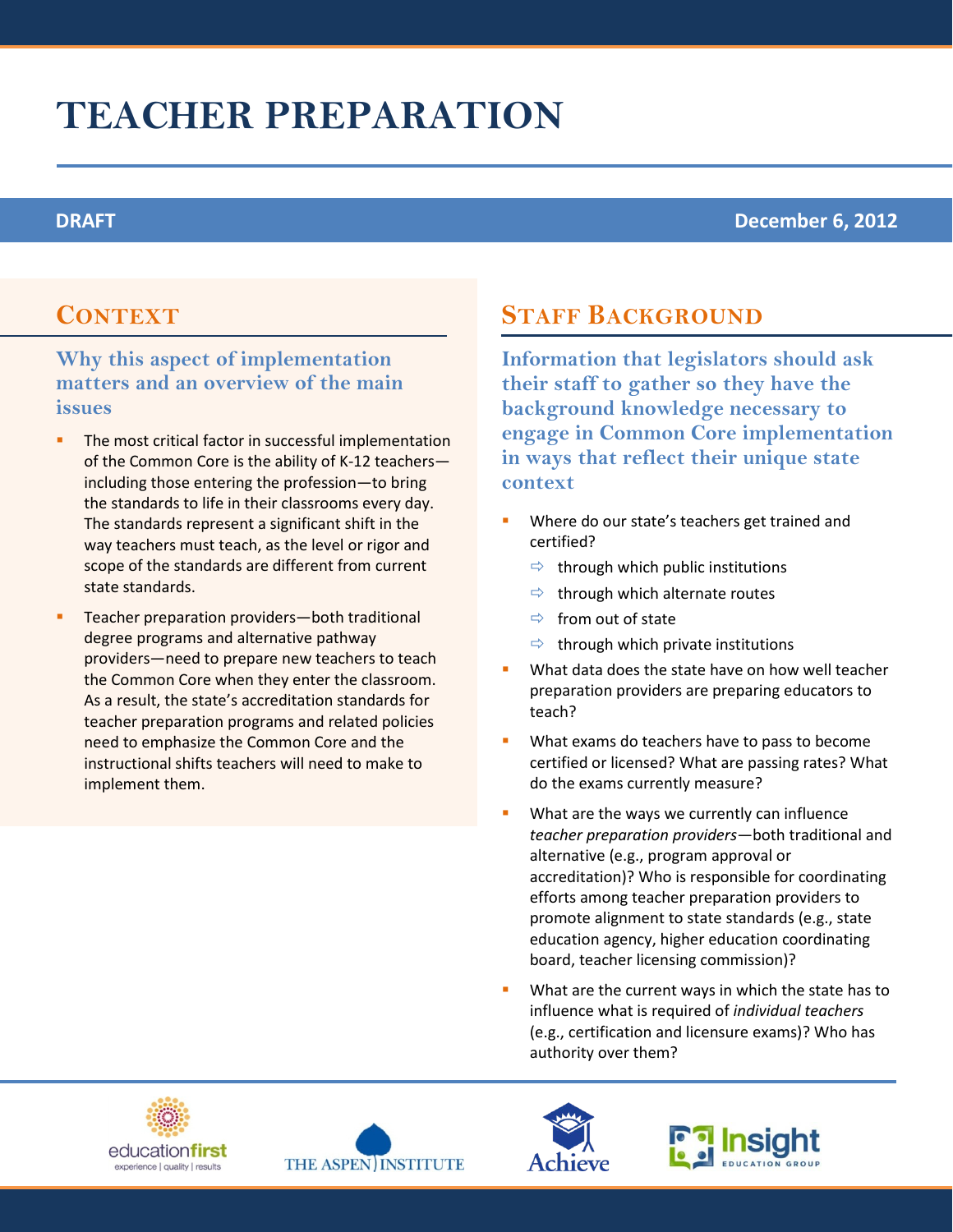**Questions legislators should ask of state education agency leaders and others with significant Common Core implementation roles to ensure all parts of the system are working together to support a successful transition**

#### *Quality Assurance*

- Is there a plan and a timeline to align teacher preparation program approval/accreditation with the expectations of the Common Core?
- **Are there plans to revise the state's teacher** licensure/certification exams to align to the Common Core? What is the timeline for this and who is responsible? Will a full professional license require teachers to demonstrate success with students on Common Core aligned assessments?

#### *Preparation Program Design*

- Are there plans to revisit the state's standards for what new teachers need to know and be able to do to reflect proficiency in Common Core-aligned instruction?
- Will teacher candidates be required to demonstrate competency in Common Core instruction prior to graduating from a teacher preparation program/completing requirements for an alternative pathway?
- How can the state require or encourage preparation programs of different kinds to embed the Common Core into what prospective teachers learn and experience?
- Are all teacher preparation providers comprehensively revising course content to align to the Common Core? Are they doing the same to align clinical experiences for teacher candidates to the Common Core?
- How are higher education faculty and other teacher preparation providers learning about the demands of the Common Core? Will colleges of education and arts and sciences faculty members in public colleges and universities receive professional development relative to the Common Core?

### **AUTHORIZATION**

**Questions legislators should ask state officials leading Common Core implementation—including their legislative peers—about the role of state statute in setting the foundation for a successful transition** 

- How are we using existing authority related to teacher preparation in the state to focus our efforts on preparing new teachers to enter the profession ready to implement the Common Core in their classrooms? Are there activities or programs we should discontinue ore realign to focus our efforts?
- **Are there state-mandated requirements about the** curriculum new teachers must complete, and are these being revisited to reflect Common Core?

### **APPROPRIATION**

**Questions legislators should ask state officials leading Common Core implementation—including their legislative peers—about the role of state funding in setting the foundation for a successful transition** 

- $\blacksquare$  How are we using existing state and federal (e.g., Title II of the Elementary and Secondary Education Act) dollars related to teacher preparation to help new teachers enter the profession ready to implement the Common Core in their classrooms? Are there funding streams we should discontinue or realign to focus our efforts?
- **Are existing or new funding sources and incentives** being used to accelerate alignment to Common Core in teacher preparation programs?
- How will the costs of professional development around the new Common Core expectations for preparation providers/teacher educators be covered? Are there existing state or federal funding sources that could be used for this purpose?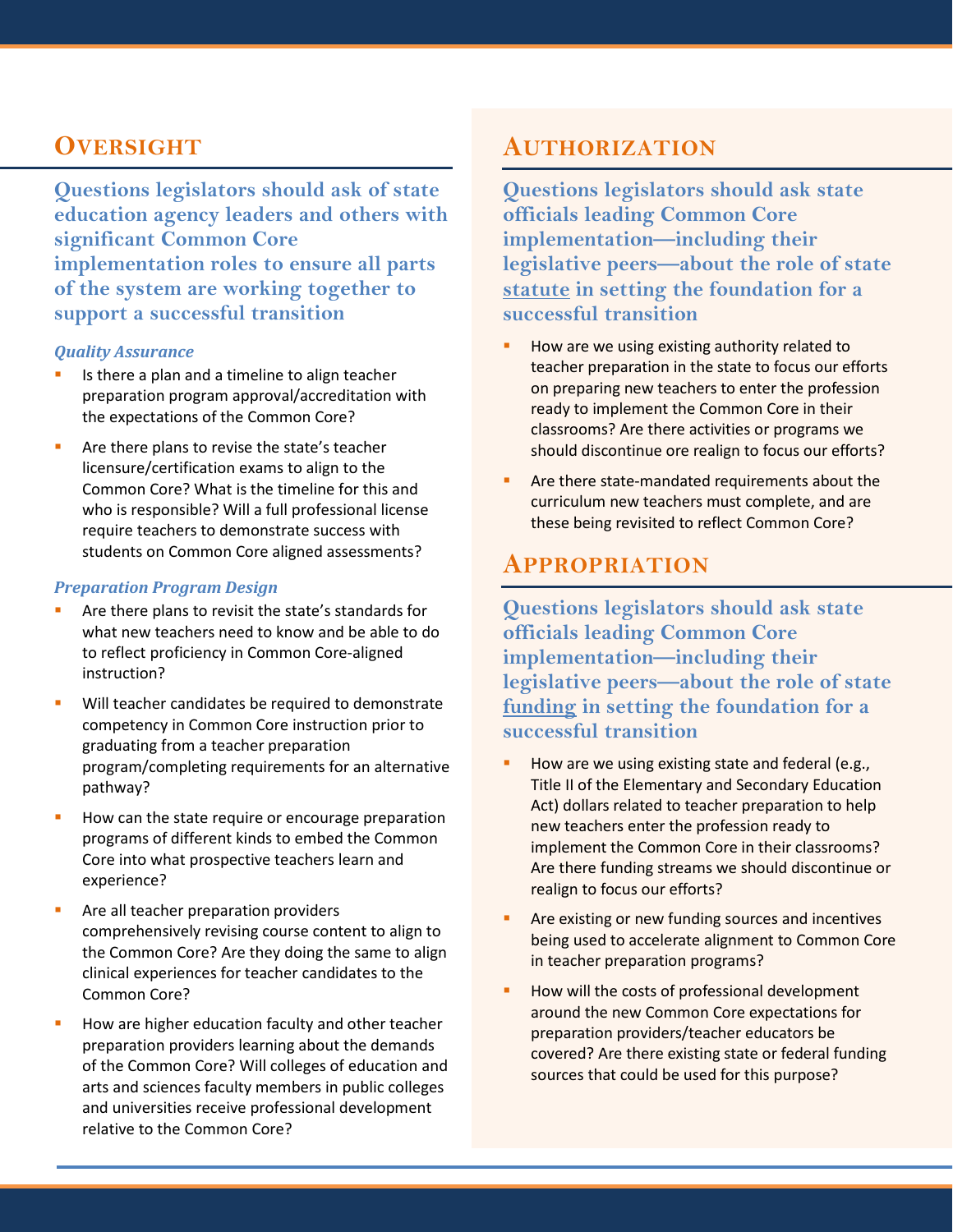# **TEACHER AND PRINCIPAL EFFECTIVENESS**

#### **DRAFT December 6, 2012**

### **CONTEXT**

### **Why this aspect of implementation matters and an overview of the main issues**

- Many states currently are implementing new teacher and principal evaluation systems, coinciding with implementation of the Common Core. Implementing both initiatives at the same time requires coordination and integration. In most states, separate offices are responsible for implementing performance evaluations versus new content standards, which can create incoherence and mixed messages to teachers.
- Most teacher and principal evaluations will be based partly on evidence of their impact on student learning, including test-score data when available; new reading and mathematics tests that measure Common Core knowledge and skills are expected to be used in 2014-15.
- In addition to articulating academic content, the Common Core focuses on students' higher-order thinking skills, active engagement and persistence in solving complex problems, and ability to construct and communicate logical arguments. The Common Core has significant implications for teaching practice, which need to be reflected in systems for evaluating teacher performance.

## **STAFF BACKGROUND**

- What are the timelines for transitioning to the Common Core in classrooms? What are the timelines for implementing teacher and principal evaluations? How do they overlap?
- How are the state's principal and teacher evaluation systems designed? What do we know about their quality? Are there connections between the evaluation systems and the Common Core?
- How have teachers and principals been involved in the transition to the state's new evaluation systems? How are they being supported?
- Does the state have benchmarks for the successful implementation of teacher and principal evaluations? If so, how are we doing so far?
- Who observes teachers in our state as part of the evaluation process? Does this work fall on the shoulders of principals or are others allowed to participate in observations?
- Are principals and other observers receiving training on how to observe Common Core aligned teacher practice and to provide high quality feedback to teachers?